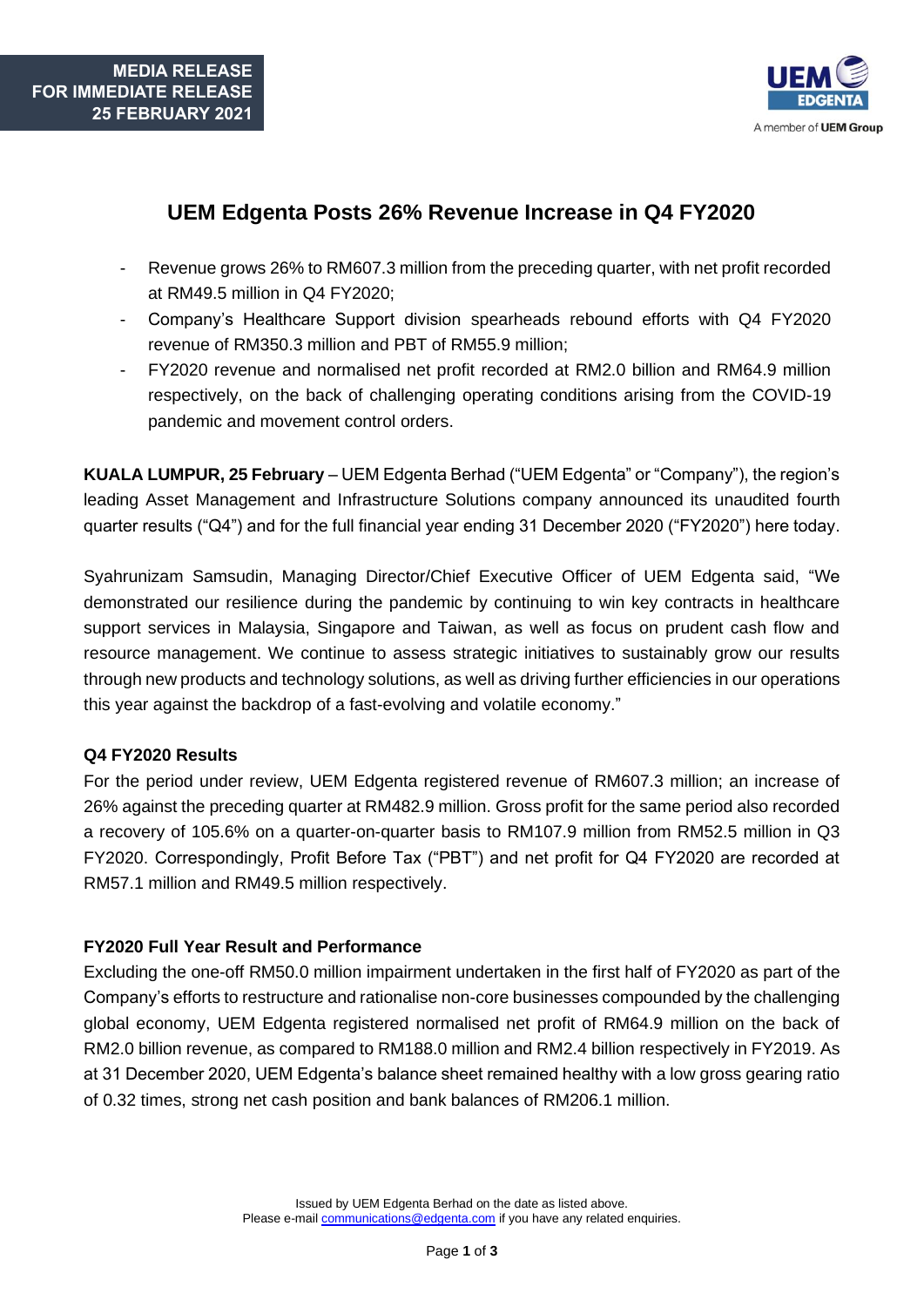

### **Business Divisions' Performance**

Throughout FY2020, the Company's **Healthcare Support** division has been playing a proactive role in supporting national COVID-19 recovery efforts across the region, where it presently serves over 300 hospitals in Malaysia, Singapore, Taiwan and India. Despite facing challenges in the current operating environment including macroeconomic uncertainties and higher operational costs exacerbated by the pandemic, the division is focused on protecting its margin as it reported quarterly revenue and profit growth in Q4 FY2020, of RM350.3 million and PBT of RM55.9 million, as compared to RM319.7 million and RM11.8 million respectively in Q3 FY2020.

For FY2020, the division reported higher year-on-year revenue growth supported by key contract wins from both Commercial and Concession businesses valued at RM1.0 billion, which include, in Malaysia, biomedical equipment upgrading and maintenance contracts from the Ministry of Health and Sarawak General Hospital; Housekeeping and portering services for Sengkang and Changi General Hospital in Singapore; and in Taiwan, cleansing, housekeeping and portering services for Cheng Hsin General Hospital and Yang Ming University Hospital. For the year under review, the Company's Healthcare Support division recorded a revenue of RM1.23 billion and PBT of RM95.4 million.

In Q4 FY2020, **Property & Facility Solutions** ("PFS") division recorded revenue of RM51.2 million and loss before tax of RM0.6 million. For FY2020, PFS registered revenue of RM154.0 million and PBT of RM13.1 million. The division has gained traction during the year under review by securing new contracts, which include facilities management contracts for CIMB branches and maintenance services for Universiti Teknologi Petronas' District Cooling Plant.

UEM Edgenta's **Infrastructure Services** division recorded a respectable performance in both revenue and PBT at RM172.6 million and RM13.3 million respectively in Q4 FY2020. For the year under review, the division registered revenue of RM550.3 million and PBT of RM39.6 million. The Company's **Asset Consultancy** division had also registered profit growth in Q4 FY2020 versus Q3 FY2020, recording PBT at RM2.8 million for the period. For the year under review, the division recorded revenue of RM91.9 million and PBT of RM8.0 million.

#### **Outlook for FY2021**

Despite facing challenges in the current operating environment, UEM Edgenta closed the year with a healthy orderbook across all its business divisions, with RM12.2 billion work-in-hand as at end FY2020. As UEM Edgenta continues to build on the momentum from the Q4 FY2020 results, the Company's management remains focused on delivering and optimising the projects secured in the healthcare and infrastructure sectors, which it predominantly operates in. Additionally, the Company is currently undertaking a strategic review of its business units and corporate structure as part of its proactive measure to drive synergistic cost savings and efficiency gains across business functions.

-End of Media Release-

Issued by UEM Edgenta Berhad on the date as listed above. Please e-mail **communications**@edgenta.com if you have any related enquiries.